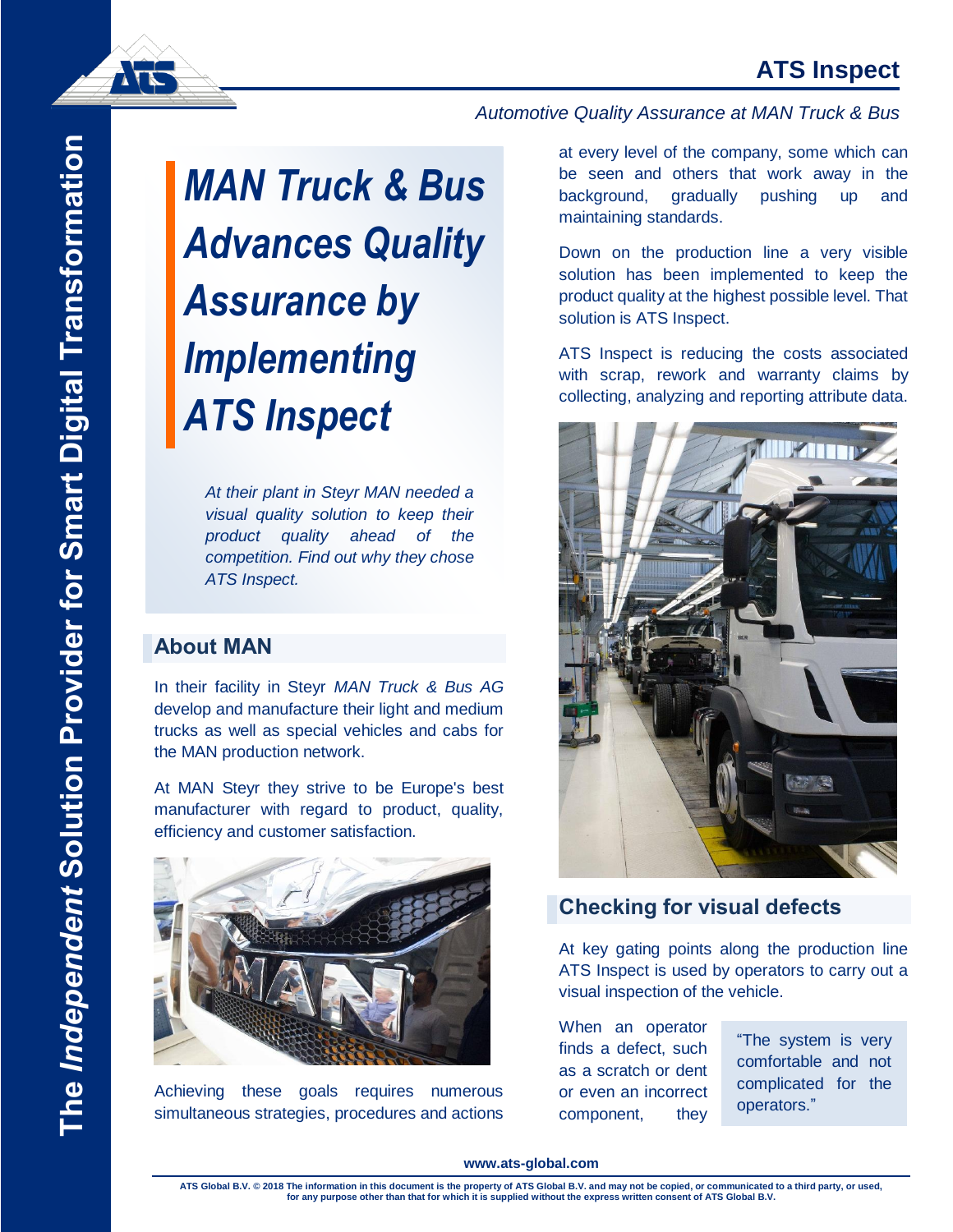

## *Automotive Quality Assurance at MAN Truck & Bus*

can easily highlight it on a picture of the product. With a few clicks they record the exact location, type and severity of defect.



Defects are entered using both fixed workstations and tablets that allow the operator to move around the vehicle as they're recording the results of the inspection.

# **Quality Assurance for Mass Customization**

At MAN Steyr the many different customer requirements call for flexibility within their production process and every truck that comes off the production line is slightly different.

This mass customization adds a layer of complexity to the inspection process which ATS Inspect is ideally suited to.

When a truck on the production line arrives at an inspection point a barcode containing the unique identification number of the truck is scanned. This value goes directly into ATS Inspect and the inspection is tailored to the exact requirements of the current truck.

The operator is presented with a selection of views which correspond to both the model and configuration of the truck and the station at which they're working. The operator can then highlight defects on the views presented.



Likewise, electronic checklists, with which the operator will confirm that all of the customizations have been correctly implemented, will dynamically adjust so that each unit has a personalized inspection.

This individualized process means that even when every truck is different, no truck will ever leave the plant with an incorrect build or quality defects. With ATS Inspect MAN Steyr can ensure that individuality does not come at the cost of quality.



#### **www.ats-global.com**

**ATS Global B.V. © 2018 The information in this document is the property of ATS Global B.V. and may not be copied, or communicated to a third party, or used, for any purpose other than that for which it is supplied without the express written consent of ATS Global B.V.**